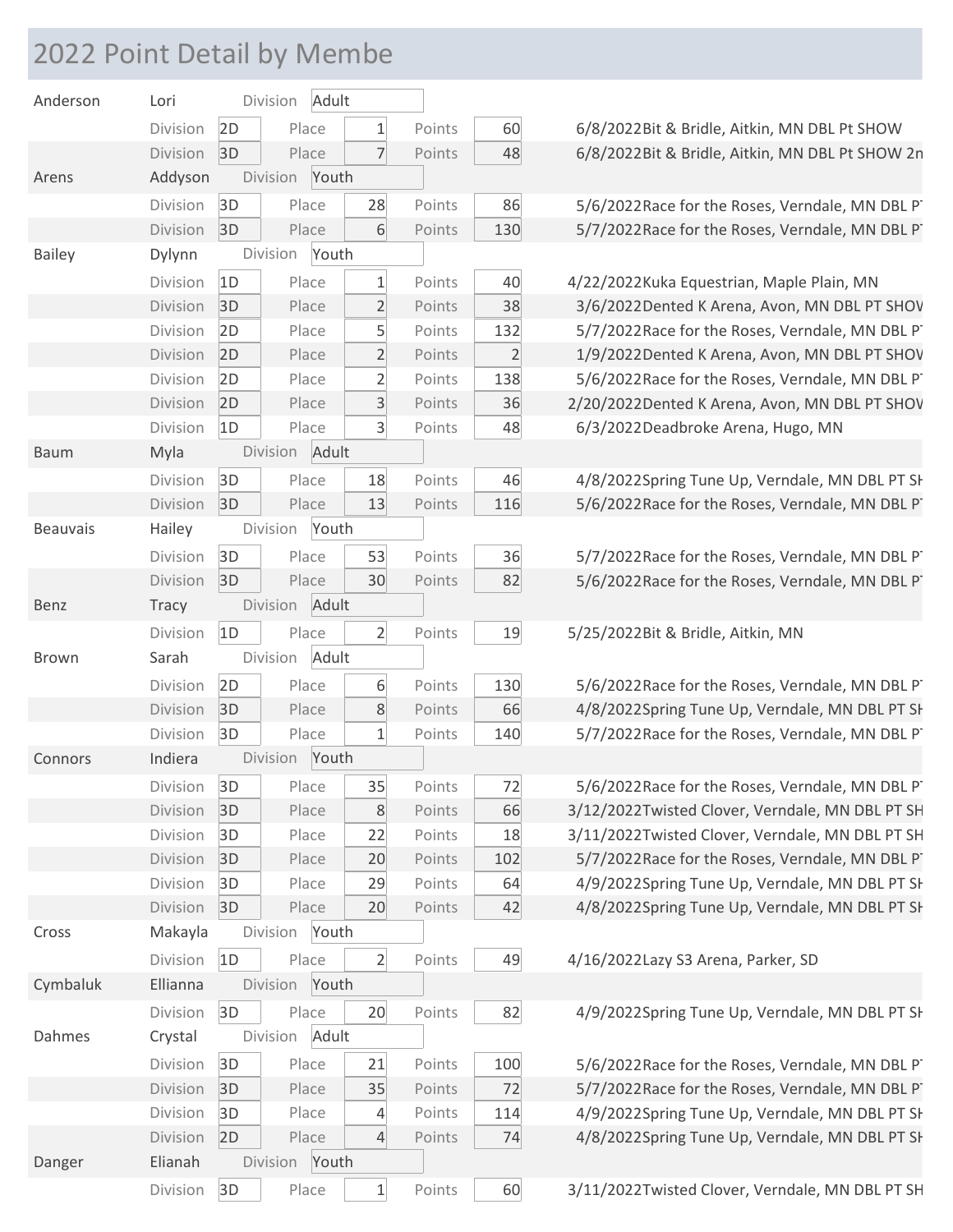**TOW** 

T SHOW

**T SHOW HOW** WO<sub>F</sub>

**Spring TOW** 

**TOW** IOW **T SHOW SPRING TOW** 

WO<sub>F</sub>

T SHOW **T SHOW** 

**NOW F** SHOW

T SHOW  $\vee$ T SHOW

 $V$ 

 $V$ 

T SHOW **T SHOW** 

d Horse

T SHOW

WO<sub>F</sub> T SHOW

T SHOW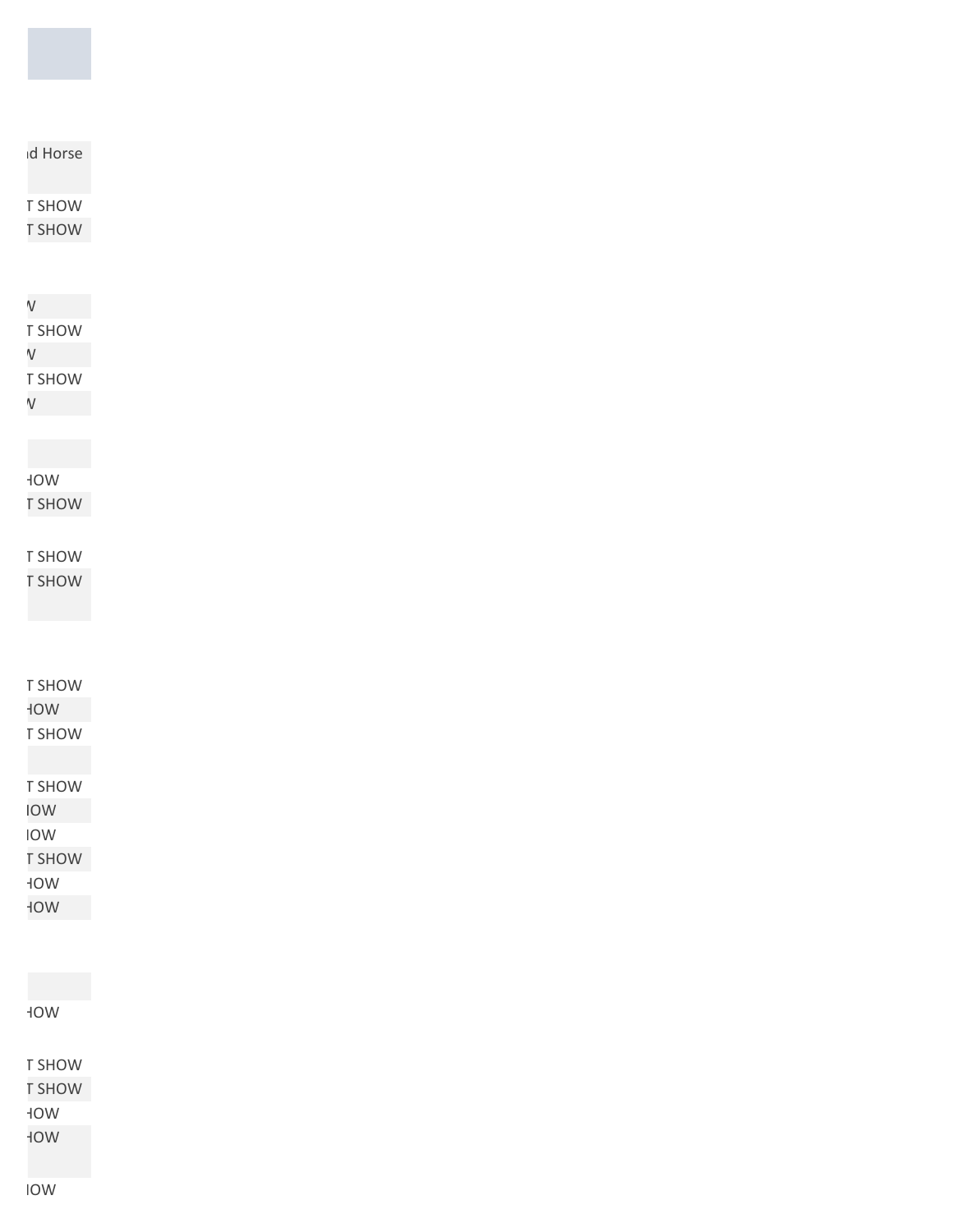|              | Division             | 3D | Place             | 5               | Points | 72  |
|--------------|----------------------|----|-------------------|-----------------|--------|-----|
|              | Division             | 3D | Place             | 9               | Points | 124 |
|              | Division             | 3D | Place             | 14              | Points | 94  |
|              | Division             | 3D | Place             | 11              | Points | 120 |
|              | Division             | 3D | Place             | $\overline{2}$  | Points | 78  |
| Determan     | Paige                |    | Division<br>Youth |                 |        |     |
|              | Division             | 2D | Place             | $\overline{3}$  | Points | 18  |
|              | Division             | 3D | Place             | $\overline{2}$  | Points | 118 |
|              | Division             | 3D | Place             | 6               | Points | 130 |
|              | Division             | 3D | Place             | $\mathbf{1}$    | Points | 10  |
|              | Division             | 3D | Place             | 12              | Points | 9   |
| <b>Dirks</b> | Tana                 |    | Division<br>Adult |                 |        |     |
|              | Division             | 2D | Place             | $5\overline{)}$ | Points | 72  |
|              | Division             | 3D | Place             | 31              | Points | 80  |
|              | Division             | 3D | Place             | 25              | Points | 72  |
| Easterlund   | Paige                |    | Youth<br>Division |                 |        |     |
|              | Division             | 3D | Place             | 8               | Points | 46  |
|              | Division             | 2D | Place             | $\overline{2}$  | Points | 118 |
|              | Division             | 3D | Place             | 10              | Points | 122 |
|              | Division             | 3D | Place             | 20              | Points | 42  |
|              | Division             | 3D | Place             | 5               | Points | 72  |
|              | Division             | 1D | Place             | 6               | Points | 130 |
|              | Division             | 3D | Place             | 36              | Points | 70  |
| Ebert        | Riley                |    | Division<br>Youth |                 |        |     |
|              | Division             | 2D | Place             | 9               | Points | 32  |
|              | Division             | 2D | Place             | 9               | Points | 32  |
|              | Division             | 1D | Place             | $\mathbf 1$     | Points | 30  |
|              | Division             | 1D | Place             | 5               | Points | 26  |
| Elhardt      | Mason                |    | Division<br>Youth |                 |        |     |
|              | Division             | 3D | Place             | 37              | Points | 68  |
|              | Division             | 3D | Place             | 5               | Points | 132 |
| Entwistle    | Sarah                |    | Division<br>Adult |                 |        |     |
|              | Division             | 2D | Place             | 10              | Points | 122 |
|              | Division             | 1D | Place             | 1               | Points | 60  |
|              | Division             | 3D | Place             | 19              | Points | 104 |
|              | Division             | 2D | Place             | 3               | Points | 136 |
|              | Division             | 2D | Place             | $\mathbf{1}$    | Points | 80  |
| Faus         | Chloe                |    | Division<br>Youth |                 |        |     |
|              | Division             | 3D | Place             | 34              | Points | 74  |
|              | Division             | 3D | Place             | 7               | Points | 48  |
|              | Division             | 2D | Place             | $\overline{2}$  | Points | 58  |
|              | Division             | 3D | Place             | 14              | Points | 54  |
|              | Division             | 3D | Place             | 21              | Points | 20  |
|              | Division             | 2D | Place             | 1               | Points | 140 |
|              |                      |    |                   |                 |        |     |
| Feia         |                      |    | Division<br>Youth |                 |        |     |
|              | Kaydence<br>Division | 2D | Place             | $\overline{4}$  | Points | 134 |

3/12/2022Twisted Clover, Verndale, MN DBL PT SH 5/7/2022Race for the Roses, Verndale, MN DBL PT 4/9/2022Spring Tune Up, Verndale, MN DBL PT SH 5/6/2022Race for the Roses, Verndale, MN DBL PT 4/8/2022Spring Tune Up, Verndale, MN DBL PT SH

5/21/2022Double F Arena, Hinckley, MN

4/9/2022Spring Tune Up, Verndale, MN DBL PT SH 5/6/2022Race for the Roses, Verndale, MN DBL PT 5/20/2022Double F Arena, Hinckley, MN 4/26/2022R & J Arena, Verndale, MN

4/8/2022Spring Tune Up, Verndale, MN DBL PT SH 5/7/2022 Race for the Roses, Verndale, MN DBL PT 4/9/2022Spring Tune Up, Verndale, MN DBL PT SH

3/11/2022Twisted Clover, Verndale, MN DBL PT SH 4/9/2022Spring Tune Up, Verndale, MN DBL PT SH 5/7/2022Race for the Roses, Verndale, MN DBL PT 3/12/2022Twisted Clover, Verndale, MN DBL PT SH 4/8/2022Spring Tune Up, Verndale, MN DBL PT SH 5/6/2022Race for the Roses, Verndale, MN DBL PT 5/6/2022Race for the Roses, Verndale DBL PT SHO

4/22/2022Kuka Equestrian, Maple Plain, MN 5/22/2022Kuka Equestrian, MN 5/24/2022Kuka Equestrian, MN 5/23/2022Kuka Equestrian, MN

5/7/2022Race for the Roses, Verndale, MN DBL PT 5/6/2022Race for the Roses, Verndale, MN DBL PT

5/7/2022Race for the Roses, Verndale, MN DBL PT 3/11/2022Twisted Clover, Verndale, MN DBL PT SH 5/6/2022Race for the Roses, Verndale DBL PT SHC 5/6/2022Race for the Roses, Verndale, MN DBL PT 3/12/2022Twisted Clover, Verndale, MN DBL PT SH

5/7/2022Race for the Roses, Verndale, MN DBL PT 3/26/2022Spring Runoff, Cedar Rapids, IA DBL PT S 3/25/2022Spring Runoff, Cedar Rapids, IA DBL PT S 3/12/2022Twisted Clover, Verndale, MN DBL PT SH 3/11/2022Twisted Clover, Verndale, MN DBL PT SH 5/6/2022Race for the Roses, Verndale, MN DBL PT

5/7/2022Race for the Roses, Verndale, MN DBL PT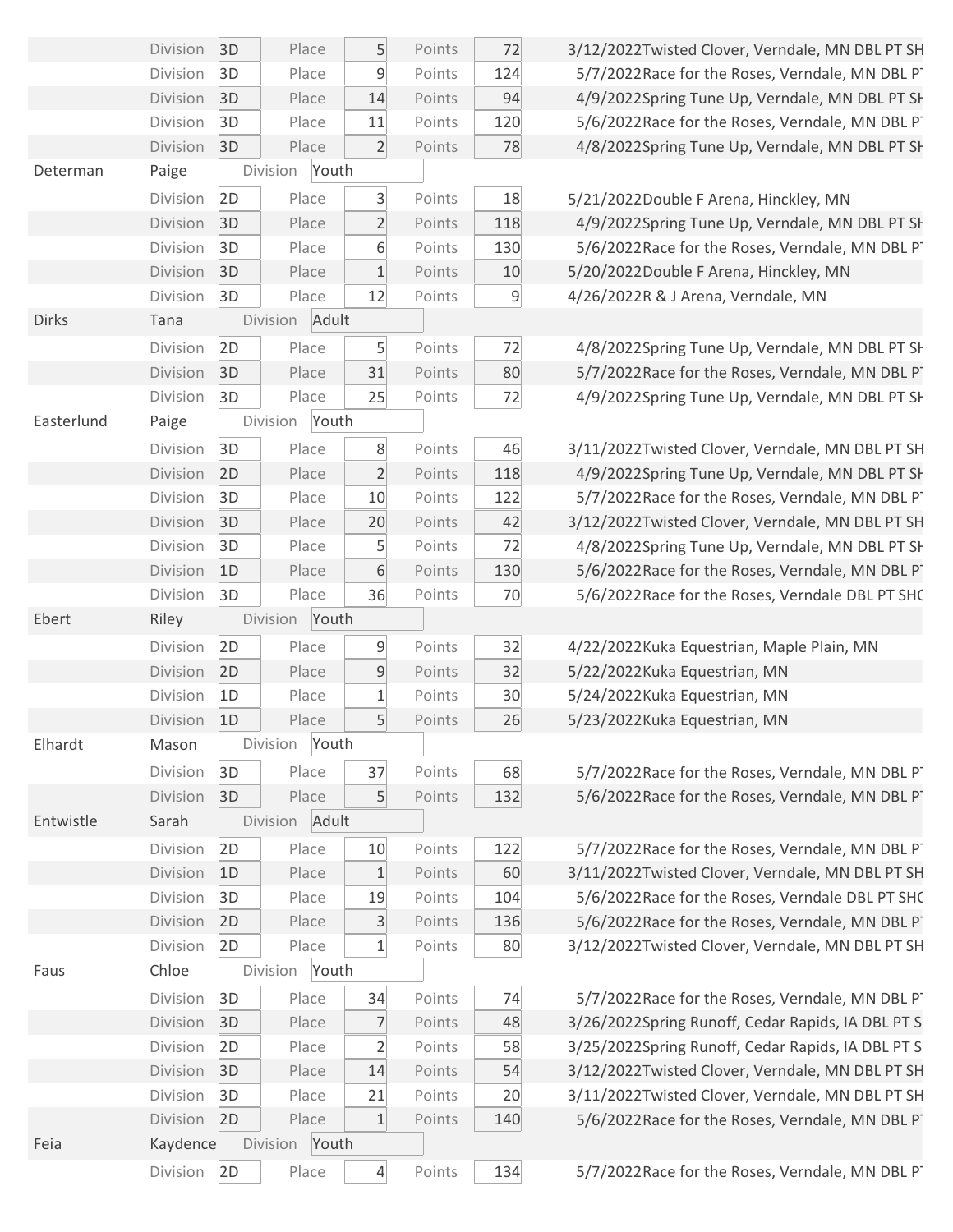| <b>NOI</b>    |
|---------------|
| T SHOW        |
| WOF           |
| T SHOW        |
| WOF           |
|               |
|               |
| WOF           |
|               |
| T SHOW        |
|               |
|               |
|               |
| WOF           |
| <b>NOH2T</b>  |
| WOF           |
|               |
|               |
| IOW           |
| WOF           |
| T SHOW        |
| <b>NOI</b>    |
| HOW           |
| <b>T SHOW</b> |
| <b>DW 2nd</b> |
|               |
|               |
|               |
|               |
|               |
|               |
|               |
| T SHOW        |
| <b>T SHOW</b> |
|               |
| T SHOW        |
| <b>NOI</b>    |
| <b>JW 2nd</b> |
| <b>T SHOW</b> |
| IOW           |
|               |
|               |
| T SHOW        |
| <b>HOW</b>    |
| HOW           |
| <b>NOI</b>    |
| IOW           |
| <b>T SHOW</b> |
|               |

**T SHOW**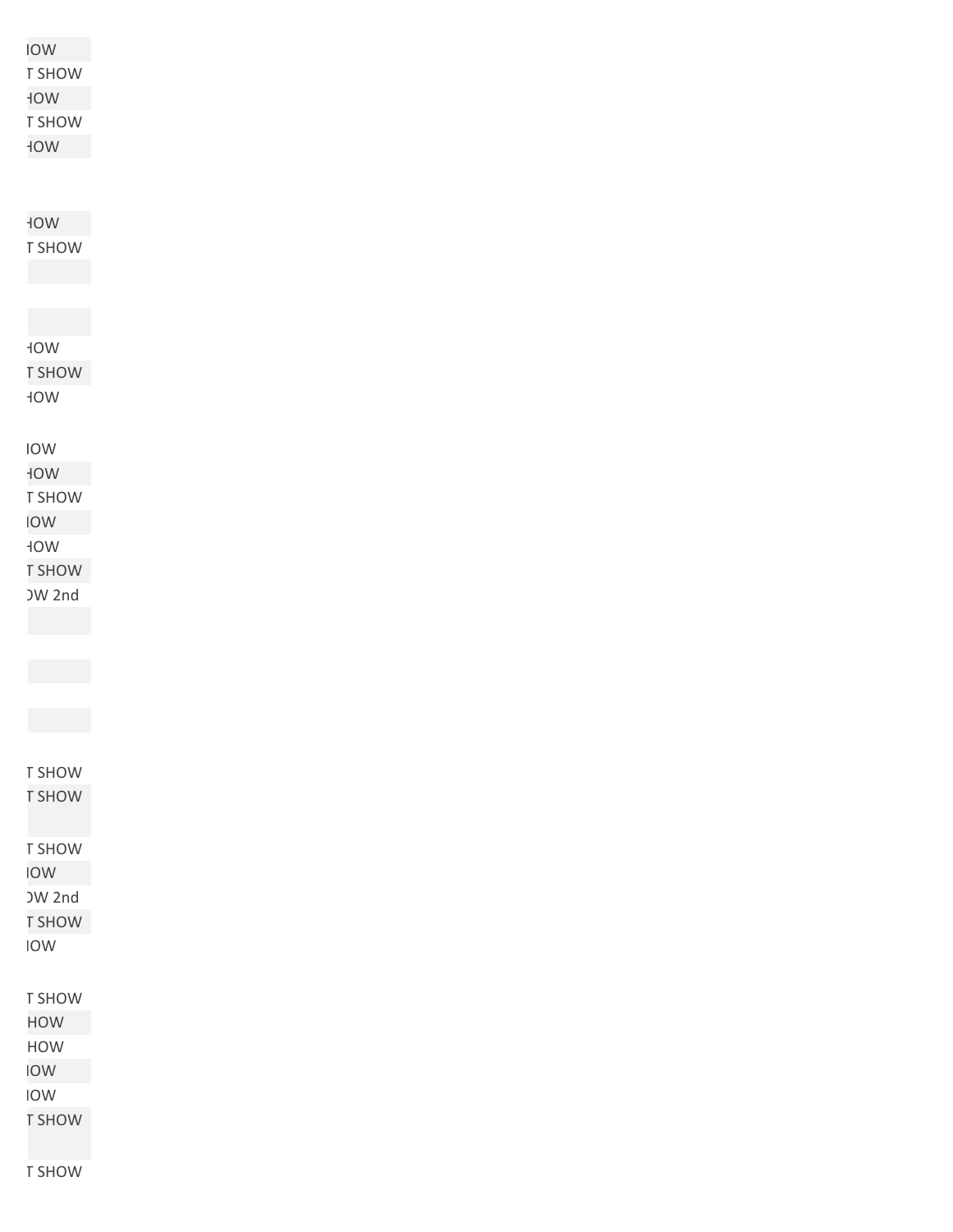|           | Division | 1D | Place    |       | $\overline{4}$ | Points | 134            |
|-----------|----------|----|----------|-------|----------------|--------|----------------|
|           | Division | 2D |          | Place | 6              | Points | 7 <sup>c</sup> |
|           | Division | 1D | Place    |       | $\overline{4}$ | Points | 34             |
|           | Division | 2D |          | Place | $\overline{2}$ | Points | 38             |
|           | Division | 2D |          | Place | $\mathbf{1}$   | Points | 4 <sub>0</sub> |
|           | Division | 1D |          | Place | 3              | Points | 36             |
|           | Division | 3D |          | Place | $\overline{3}$ | Points | 136            |
|           | Division | 2D |          | Place | $\mathbf{1}$   | Points | 4 <sub>0</sub> |
| Feia      | Kenzie   |    | Division | Youth |                |        |                |
|           | Division | 3D |          | Place | 15             | Points | 112            |
|           | Division | 3D |          | Place | 5              | Points | 112            |
|           | Division | 3D |          | Place | 3              | Points | 36             |
|           | Division | 3D |          | Place | $\mathbf 1$    | Points | 4 <sub>0</sub> |
|           | Division | 3D |          | Place | $\mathbf{1}$   | Points | 4 <sub>0</sub> |
|           | Division | 3D |          | Place | $\mathbf{1}$   | Points | 4 <sub>0</sub> |
|           | Division | 2D |          | Place | $\overline{2}$ | Points | 78             |
| Fink      | James    |    | Division | Adult |                |        |                |
|           | Division | 1D |          | Place | 5 <sup>1</sup> | Points | 132            |
| Fleischer | Kyla     |    | Division | Youth |                |        |                |
|           | Division | 3D |          | Place | 16             | Points | 3 <sub>0</sub> |
|           | Division | 3D |          | Place | 10             | Points | 62             |
| Georges   | Amanda   |    | Division | Adult |                |        |                |
|           | Division | 3D | Place    |       | 4              | Points | 134            |
|           | Division | 3D |          | Place | 24             | Points | 74             |
|           | Division | 3D |          | Place | 8              | Points | 126            |
|           | Division | 3D |          | Place | 12             | Points | 58             |
|           | Division | 3D |          | Place | 4              | Points | 54             |
| Glacken   | Madison  |    | Division | Youth |                |        |                |
|           | Division | 3D | Place    |       | 13             | Points | 56             |
|           | Division | 2D |          | Place | 8              | Points | 126            |
|           | Division | 2D |          | Place | $\mathbf{1}$   | Points | 60             |
|           | Division | 3D |          | Place | 24             | Points | 94             |
|           | Division | 3D |          | Place | 16             | Points | 90             |
|           | Division | 1D |          | Place | $1\,$          | Points | 80             |
| Golden    | Carina   |    | Division | Youth |                |        |                |
|           | Division | 3D |          | Place | 23             | Points | 96             |
|           | Division | 3D |          | Place | 3              | Points | 136            |
| Gorman    | Sue Kay  |    | Division | Adult |                |        |                |
|           | Division | 1D |          | Place | 3              | Points | 96             |
|           | Division | 1D |          | Place | $\mathbf 1$    | Points | 80             |
|           | Division | 1D |          | Place | 1              | Points | 60             |
|           | Division | 3D |          | Place | $\mathsf 9$    | Points | 84             |
|           | Division | 3D |          | Place | 10             | Points | 42             |
|           | Division | 2D |          | Place | $\overline{2}$ | Points | 98             |
|           | Division | 3D |          | Place | 21             | Points | 4 <sub>0</sub> |
| Haberer   | Kelley   |    | Division | Adult |                |        |                |

5/6/2022Race for the Roses, Verndale, MN DBL PT 4/8/2022Spring Tune Up, Verndale, MN DBL PT SH 5/15/2022Dented K Arena, Avon, MN DBL PT SHOV 2/20/2022Dented K Arena, Avon, MN DBL PT SHOV 2/6/2022Dented K Arena, Avon, MN DBL PT SHOV 1/9/2022Dented K Arena, Avon, MN DBL PT SHOV 5/7/2022Race for the Roses, MN DBL PT SHOW 2rd 1/9/2022Dented K Arena, Avon, MN DBL PT SHOV

5/7/2022Race for the Roses, Verndale, MN DBL PT 4/9/2022Spring Tune Up, Verndale, MN DBL PT SH 5/15/2022Dented K Arena, Avon, MN DBL PT SHOV 2/20/2022Dented K Arena, Avon, MN DBL PT SHOV 3/6/2022Dented K Arena, Avon, MN DBL PT SHOV 2/6/2022Dented K Arena, Avon, MN DBL PT SHOV 4/8/2022Spring Tune Up, Verndale, MN DBL PT SH

5/6/2022Race for the Roses, Verndale, MN DBL PT

3/11/2022Twisted Clover, Verndale, MN DBL PT SH 3/12/2022Twisted Clover, Verndale, MN DBL PT SH

5/7/2022Race for the Roses, Verndale, MN DBL PT 4/9/2022Spring Tune Up, Verndale, MN DBL PT SH 5/6/2022Race for the Roses, Verndale, MN DBL PT 4/8/2022Spring Tune Up, Verndale, MN DBL PT SH 3/11/2022Twisted Clover, Verndale, MN DBL PT SH

3/12/2022Twisted Clover, Verndale, MN DBL PT SH 5/6/2022Race for the Roses, Verndale, MN DBL PT 3/11/2022Twisted Clover, Verndale, MN DBL PT SH 5/7/2022Race for the Roses, Verndale, MN DBL PT 4/9/2022Spring Tune Up, Verndale, MN DBL PT SH 4/8/2022Spring Tune Up, Verndale, MN DBL PT SH

5/7/2022Race for the Roses, Verndale, MN DBL PT 5/6/2022Race for the Roses, Verndale, MN DBL PT

5/13/2022Prospector Challenge 1, Rapid City, SD D 6/4/2022Prospector Challenge 2, Rapid City, SD D 6/3/2022Prospector Challenge 2, Rapid City, SD D 5/14/2022Prospector Challenge 1, Rapid City, SD D 6/3/2022Prospector Challenge 2, SD DBL PT SHOV 5/13/2022PC 1, Rapid City, SD DBL PT 2nd Horse 6/4/2022Prospector Challenge 2, SD DBL PT SHOV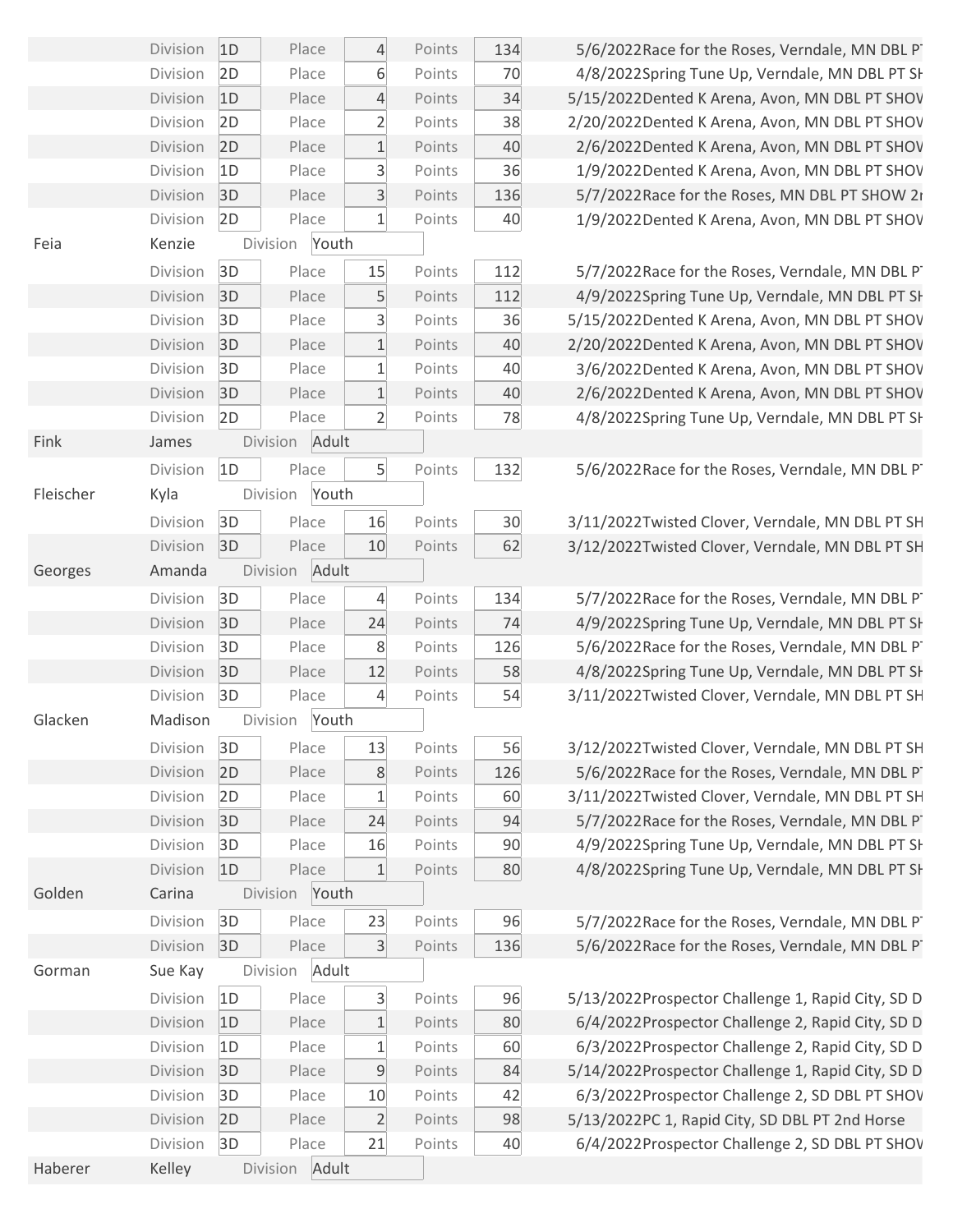| <b>T SHOW</b>      |
|--------------------|
| $\sf WOF$          |
| $\vee$             |
| $\mathsf V$        |
| $\vee$             |
| $\sf V$            |
|                    |
| nd Horse           |
| V 2nd ho           |
|                    |
| T SHOW             |
| WOF                |
| $\sf V$            |
| $\vee$             |
| $\mathsf V$        |
| $\vee$             |
|                    |
| $\sf WOF$          |
|                    |
| T SHOW             |
|                    |
| IOW                |
| <b>NOI</b>         |
|                    |
|                    |
| T SHOW             |
| WOF                |
| T SHOW             |
| WOF                |
| IOW                |
|                    |
| <b>IOW</b>         |
| <b>T SHOW</b>      |
|                    |
| IOW                |
| <b>T SHOW</b>      |
| WOF                |
| WOF                |
|                    |
| T SHOW             |
| <b>T SHOW</b>      |
|                    |
|                    |
| BL PT SH           |
| BL PT SH           |
| BL PT SH           |
| BL PT SH           |
| V 2nd Ho           |
|                    |
| $\mathsf V$ 2nd Ho |
|                    |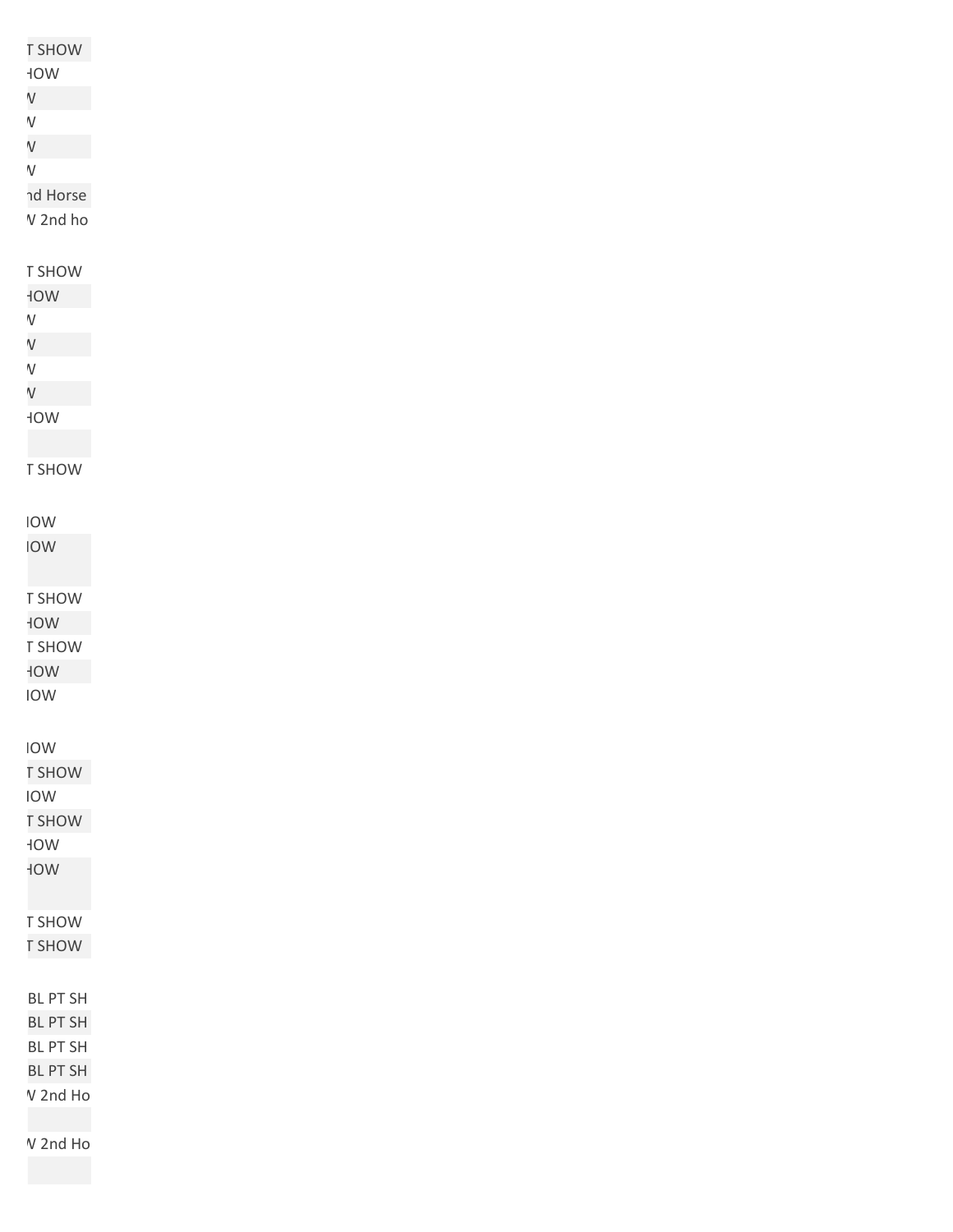|           | Division        | 3D             |                | Place | 20                      | Points | 10 <sub>1</sub> |
|-----------|-----------------|----------------|----------------|-------|-------------------------|--------|-----------------|
| Janson    | Jennifer        |                | Division Adult |       |                         |        |                 |
|           | Division        | 2D             |                | Place | $\overline{2}$          | Points | 5               |
|           | Division        | 3D             |                | Place | $\mathbf{1}$            | Points | 2 <sup>i</sup>  |
| Kriel     | Carrie          |                | Division Adult |       |                         |        |                 |
|           | Division        | 3D             |                | Place | 29                      | Points | 8 <sub>6</sub>  |
| Lashinski | <b>Brandi</b>   |                | Division Adult |       |                         |        |                 |
|           | Division        | 3D             |                | Place | 6                       | Points | $\overline{7}$  |
|           | Division        | 2D             |                | Place | $\mathbf{1}$            | Points | 2 <sup>i</sup>  |
|           | Division        | 1D             |                | Place | $\mathbf{1}$            | Points | 2 <sub>0</sub>  |
|           | Division        | 2D             |                | Place | $\overline{3}$          | Points | 11              |
| Latour    | Miranda         |                | Division Youth |       |                         |        |                 |
|           | Division        | 3D             |                | Place | 10                      | Points | 12              |
|           | Division        | 3D             |                | Place | $\overline{4}$          | Points | 5 <sub>4</sub>  |
|           | Division        | 3D             |                | Place | 7                       | Points | 6               |
|           | Division        | 3D             |                | Place | $\overline{2}$          | Points | 7 <sup>5</sup>  |
|           | Division        | 3D             |                | Place | 11                      | Points | 10 <sub>1</sub> |
|           | Division        | 3D             |                | Place | 44                      | Points | 5 <sub>4</sub>  |
|           | Division        | 3D             |                | Place | 17                      | Points | 2               |
| Mankie    | Lilly           |                | Division Adult |       |                         |        |                 |
|           | Division        | 3D             |                | Place | 27                      | Points | 8               |
|           | Division        | 3D             |                | Place | 16                      | Points | 11              |
| McCann    | Sylvia          |                | Division Youth |       |                         |        |                 |
|           | Division        | 1D             |                | Place | $\overline{2}$          | Points | 13              |
|           | Division        | 1D             |                | Place | $\overline{3}$          | Points | 11              |
|           | Division        | 1D             |                | Place | $\mathbf{1}$            | Points | 4(              |
|           | Division        | 1D             |                | Place | $\mathbf{1}$            | Points | 14              |
|           | Division        | 1D             |                | Place | $\overline{2}$          | Points | 3 <sub>i</sub>  |
|           | Division        | 1D             |                | Place | 1                       | Points | 4 <sub>l</sub>  |
| McCollum  | Paula           |                | Division       | Adult |                         |        |                 |
|           | Division        | 1D             |                | Place | $\overline{3}$          | Points | $\overline{9}$  |
|           | Division        | 2D             |                | Place | $\overline{4}$          | Points | 9 <sub>4</sub>  |
| McPherson | Meaghan         |                | Division       | Adult |                         |        |                 |
|           | Division        | 3D             |                | Place | 12                      | Points | 5               |
|           | Division        | 3D             |                | Place | 14                      | Points | 7 <sup>1</sup>  |
|           | Division        | 3D             |                | Place | 9                       | Points | 4 <sub>1</sub>  |
| Murdock   | Kathleen        |                | Division Adult |       |                         |        |                 |
|           | Division        | 3D             |                | Place | 8                       | Points | 4 <sub>1</sub>  |
|           | Division        | 2D             |                | Place | $\overline{\mathbf{3}}$ | Points | 7 <sup>1</sup>  |
|           | Division        | 2D             |                | Place | 3                       | Points | $\overline{9}$  |
|           | Division        | 3D             |                | Place | $\overline{2}$          | Points | 9               |
| Murphy    | Autumn          |                | Division       | Adult |                         |        |                 |
|           | Division        | 3D             |                | Place | 23                      | Points | $\mathsf{B}$    |
| Nepsha    | Trisha          |                | Division       | Adult |                         |        |                 |
|           | Division        | 1D             |                | Place | 3                       | Points | 13              |
|           | <b>Division</b> | 1 <sub>D</sub> |                | Place | $\mathsf{R}$            | Points | 121             |
|           |                 |                |                |       |                         |        |                 |

 $D = 5/6/2022$ Race for the Roses, Verndale, MN DBL PT

8 6/8/2022Bit & Bridle, Aitkin, MN DBL Pt SHOW<br>0 5/25/2022Bit & Bridle, Aitkin, MN 5/25/2022Bit & Bridle, Aitkin, MN

 $4$  5/7/2022 Race for the Roses, Verndale, MN DBL PT

4/8/2022Spring Tune Up, Verndale, MN DBL PT SH<br>4/26/2022R & J Arena, Verndale, MN<br>4/12/2022R & J Arena, Verndale, MN<br>4/9/2022Spring Tune Up, Verndale, MN DBL PT SH 4/26/2022R & J Arena, Verndale, MN

4/12/2022R & J Arena, Verndale, MN

4/9/2022Spring Tune Up, Verndale, MN DBL PT SH

5/6/2022Race for the Roses, Verndale, MN DBL PT<br>3/26/2022Spring Runoff, Cedar Rapids, IA DBL PT S<br>4/8/2022Spring Tune Up, Verndale, MN DBL PT SH<br>3/12/2022Twisted Clover, Verndale, MN DBL PT SH<br>5/7/2022Race for the Roses, V 3/26/2022Spring Runoff, Cedar Rapids, IA DBL PT S 4/8/2022Spring Tune Up, Verndale, MN DBL PT SH 3/12/2022Twisted Clover, Verndale, MN DBL PT SH 4/9/2022Spring Tune Up, Verndale, MN DBL PT SH 5/7/2022Race for the Roses, Verndale, MN DBL PT 3/11/2022Twisted Clover, Verndale, MN DBL PT SH

Division 3D Place 27 Points 88 5/6/2022Race for the Roses, Verndale, MN DBL PT SHOW 5/7/2022Race for the Roses, Verndale, MN DBL PT

5/7/2022Race for the Roses, Verndale, MN DBL PT<br>4/9/2022Spring Tune Up, Verndale, MN DBL PT SH<br>2/20/2022Dented K Arena, Avon, MN DBL PT SHOV<br>5/6/2022Dented K Arena, Avon, MN DBL PT SHOV<br>1/9/2022Dented K Arena, Avon, MN DBL 4/9/2022Spring Tune Up, Verndale, MN DBL PT SH 2/20/2022Dented K Arena, Avon, MN DBL PT SHOV 5/6/2022Race for the Roses, Verndale, MN DBL PT 3/6/2022Dented K Arena, Avon, MN DBL PT SHOV 1/9/2022Dented K Arena, Avon, MN DBL PT SHOV

5/14/2022Prospector Challenge 1, Rapid City, SD D<br>4 5/13/2022Prospector Challenge 1, Rapid City, SD D 5/13/2022Prospector Challenge 1, Rapid City, SD D

8 6/4/2022Prospector Challenge 2, Rapid City, SD D<br>5/13/2022Prospector Challenge 1, Rapid City, SD D<br>6/3/2022Prospector Challenge 2, Rapid City, SD D 5/13/2022Prospector Challenge 1, Rapid City, SD D 6/3/2022Prospector Challenge 2, Rapid City, SD D

6 6/3/2022Prospector Challenge 2, Rapid City, SD D<br>6 6/4/2022Prospector Challenge 2, Rapid City, SD D<br>5/14/2022Prospector Challenge 1, Rapid City, SD D<br>5/13/2022Prospector Challenge 1, Rapid City, SD D 6/4/2022Prospector Challenge 2, Rapid City, SD D 5/14/2022Prospector Challenge 1, Rapid City, SD D 5/13/2022Prospector Challenge 1, Rapid City, SD D

 $6$  3/12/2022Twisted Clover, Verndale, MN DBL PT SH

 $\frac{6}{5}$  5/7/2022Race for the Roses, Verndale, MN DBL PT  $\frac{5}{6}$  5/6/2022Race for the Roses, Verndale, MN DBL PT 5/6/2022Race for the Roses, Verndale, MN DBL PT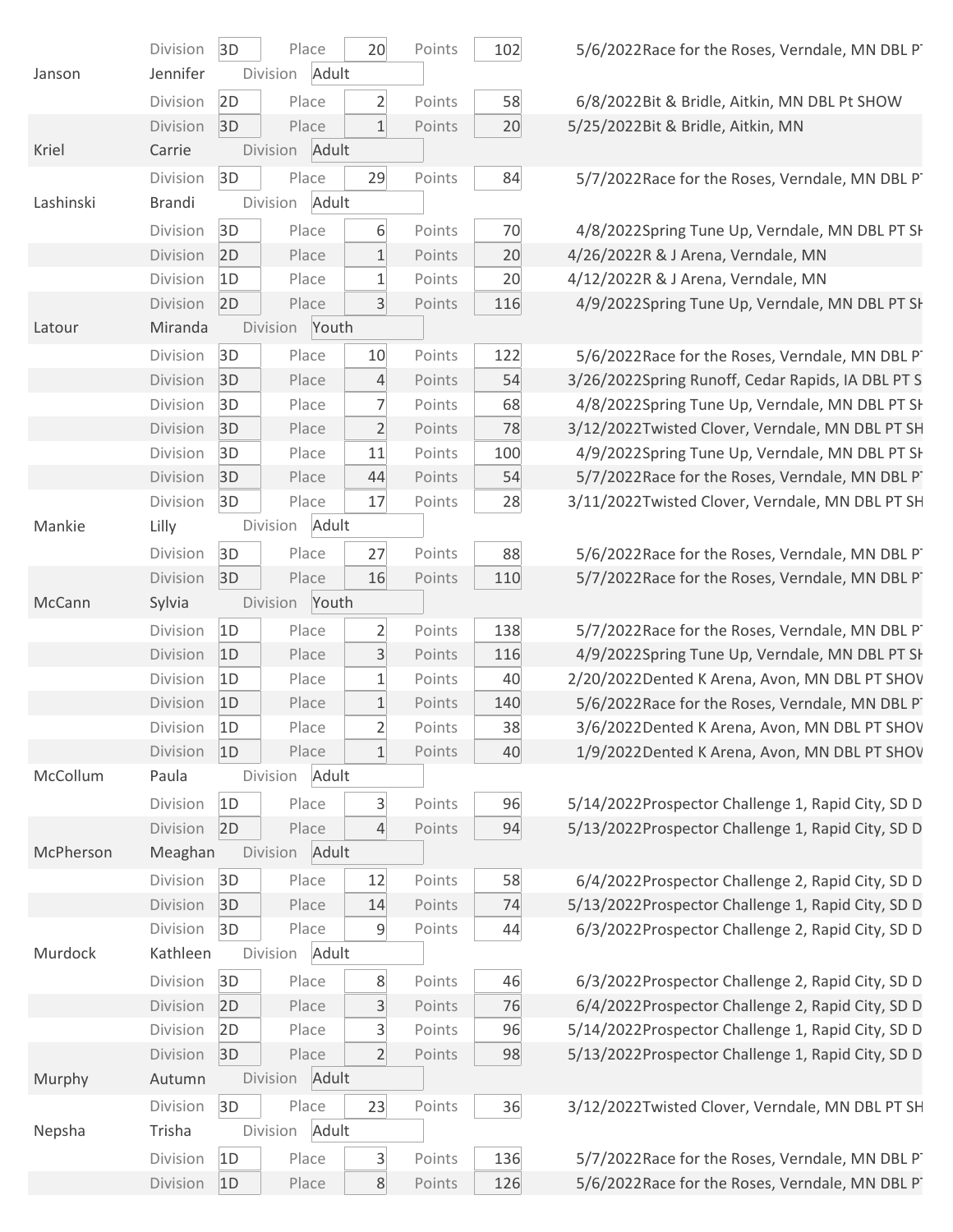| <b>T SHOW</b>   |
|-----------------|
|                 |
| <b>NOV</b>      |
|                 |
|                 |
| WOF             |
|                 |
|                 |
| <b>T SHOW</b>   |
| HOW             |
| WOŁ             |
| <b>IOW</b>      |
| WOF             |
| <b>T SHOW</b>   |
|                 |
| IOW             |
|                 |
| T SHOW          |
| <b>T SHOW</b>   |
|                 |
| T SHOW          |
|                 |
| WOF             |
| $\mathsf V$     |
| <b>T SHOW</b>   |
| $\mathsf V$     |
| $\mathsf V$     |
|                 |
| <b>BL PT SH</b> |
| <b>BL PT SH</b> |
|                 |
|                 |
| BL PT SH        |
| <b>BL PT SH</b> |
| <b>BL PT SH</b> |
|                 |
|                 |
| <b>BL PT SH</b> |
| <b>BL PT SH</b> |
| BL PT SH        |
| <b>BL PT SH</b> |
|                 |
| IOW             |
|                 |
|                 |
| T SHOW          |

**R** SHOW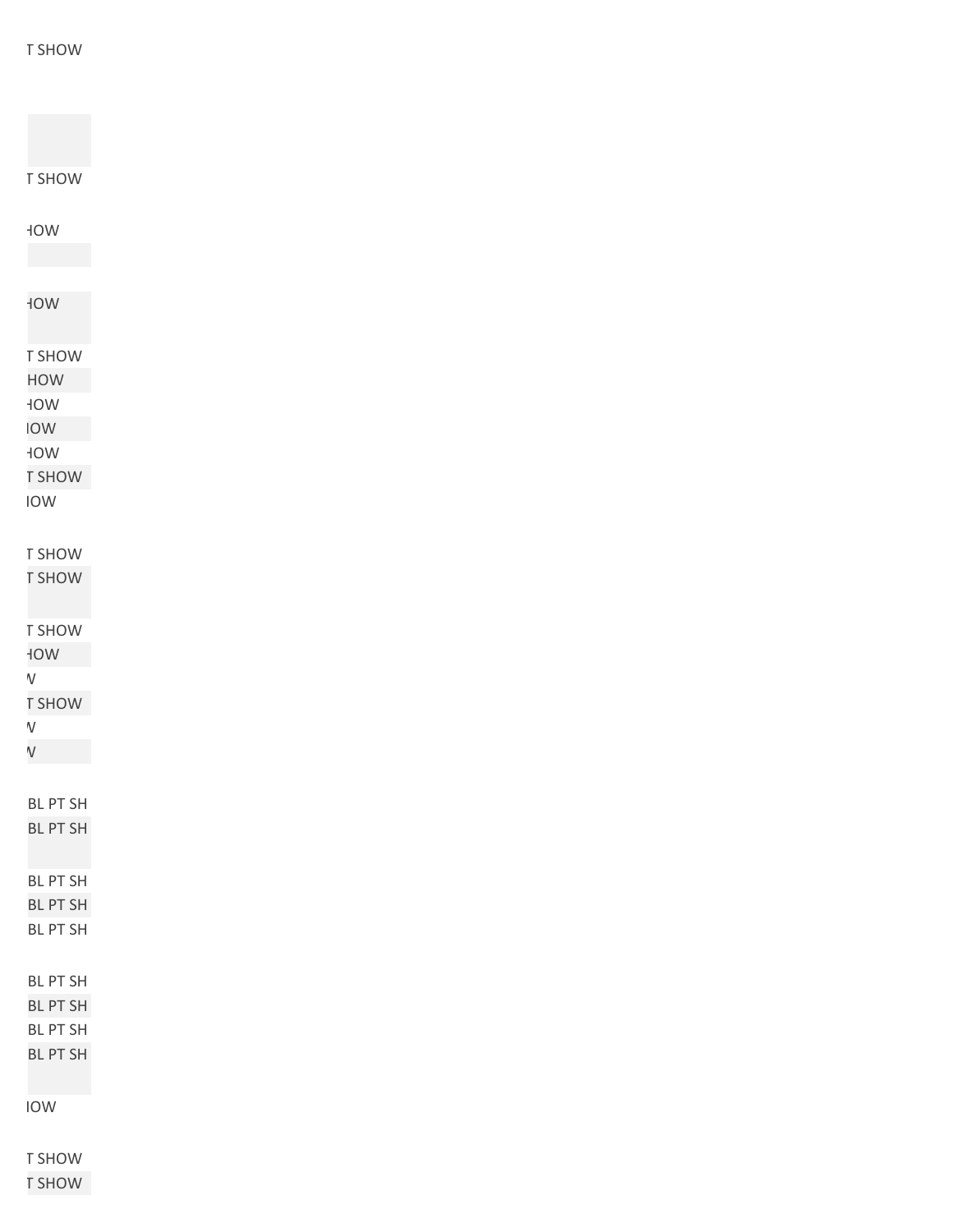| Neuman    | Naomi         |          | Division | Youth |                |                  |          |                |
|-----------|---------------|----------|----------|-------|----------------|------------------|----------|----------------|
|           | Division      | 3D       | Place    |       | 6              | Points           | 90       | 5              |
|           | Division      | 3D       | Place    |       | 5              | Points           | 132      |                |
|           | Division      | 3D       | Place    |       | 32             | Points           | 78       |                |
|           | Division      | 2D       | Place    |       | $\mathbf{1}$   | Points           | 100      | 5              |
| Nissen    | Kamryn        |          | Division | Youth |                |                  |          |                |
|           | Division      | 3D       | Place    |       | $\overline{7}$ | Points           | 128      |                |
| Nissen    | Kylie         |          | Division | Adult |                |                  |          |                |
|           | Division      | 3D       | Place    |       | 11             | Points           | 120      |                |
| Novak     | Ava           |          | Division | Youth |                |                  |          |                |
|           | Division      | 3D       | Place    |       | $\overline{2}$ | Points           | 138      |                |
|           | Division      | 3D       | Place    |       | 14             | Points           | 114      |                |
|           | Division      | 3D       | Place    |       | 16             | Points           | 50       | 3              |
|           | Division      | 3D       | Place    |       | $\overline{2}$ | Points           | 38       | $\overline{c}$ |
|           | Division      | 3D       | Place    |       | 13             | Points           | 36       | 3              |
| Nutter    | Laramie       |          | Division | Youth |                |                  |          |                |
|           | Division      | 2D       | Place    |       | 5              | Points           | 92       | 5              |
| Peterson  | <b>Stacie</b> |          | Division | Adult |                |                  |          |                |
|           | Division      | 3D       | Place    |       | 50             | Points           | 42       |                |
| Phillips  | Palynn        |          | Division | Youth |                |                  |          |                |
|           | Division      | 2D       | Place    |       | 5              | Points           | 112      |                |
|           | Division      | 1D       | Place    |       | $\overline{1}$ | Points           | 20       | 5              |
|           | Division      | 1D       | Place    |       | 3              | Points           | 136      |                |
|           | Division      | 3D       | Place    |       | 46             | Points           | 50       |                |
| Pierson   | <b>Brooke</b> |          | Division | Adult |                |                  |          |                |
|           | Division      | 3D       | Place    |       | $\overline{4}$ | Points           | 74       | 3              |
| Rayer     | Sondra        |          | Division | Adult |                |                  |          |                |
|           | Division      | 2D       | Place    |       | 9              | Points           | 124      |                |
|           | Division      | 3D       | Place    |       | $\overline{3}$ | Points           | 56       |                |
|           | Division      | 3D       | Place    |       | 52             | Points           | 38       |                |
| Ritter    | Maddy         |          | Division | Youth |                |                  |          |                |
|           | Division      | 2D       | Place    |       | $\mathbf{1}$   | Points           | 140      |                |
|           | Division      | 2D       | Place    |       | $\mathbf{1}$   | Points           | 140      |                |
| Roemmich  | Lily          |          | Division | Youth |                |                  |          |                |
|           | Division      | 3D       | Place    |       | 9              | Points           | 44       | 3              |
|           | Division      | 2D       | Place    |       | $\overline{7}$ | Points           | 128      |                |
|           | Division      | 2D       | Place    |       | $\overline{2}$ | Points           | 138      |                |
|           | Division      | 2D       | Place    |       | $\overline{2}$ | Points           | 78       | 3              |
|           | Division      | 3D       | Place    |       | 15             | Points           | 92       |                |
|           | Division      | 3D       | Place    |       | 4              | Points           | 74       |                |
| Schmitz   | Tanya         |          | Division | Adult |                |                  |          |                |
|           | Division      |          | Place    |       | 11             |                  |          |                |
|           | Division      | 3D<br>3D | Place    |       | $\overline{3}$ | Points<br>Points | 60<br>76 | 3              |
|           | Division      | 3D       | Place    |       | 21             | Points           | 80       |                |
| Schneider | Audrianna     |          | Division | Youth |                |                  |          |                |
|           |               |          |          |       |                |                  |          |                |
|           | Division      | 1D       | Place    |       | $\mathbf{1}$   | Points           | 60       |                |

 $D/13/2022$ Prospector Challenge 1, Rapid City, SD D 5/7/2022Race for the Roses, Verndale, MN DBL PT 5/6/2022Race for the Roses, Verndale, MN DBL PT division 2012 Prospector Challenge 1, Rapid City, SD D

5/7/2022Race for the Roses, Verndale, MN DBL PT

5/7/2022Race for the Roses, Verndale, MN DBL PT

5/7/2022 Race for the Roses, Verndale, MN DBL PT 5/6/2022Race for the Roses, Verndale, MN DBL PT 012/2022Twisted Clover, Verndale, MN DBL PT SH 2/20/2022Dented K Arena, Avon, MN DBL PT SHOV 3/11/2022Twisted Clover, Verndale, MN DBL PT SH

 $D/13/2022$ Prospector Challenge 1, Rapid City, SD D

5/7/2022Race for the Roses, Verndale, MN DBL PT

4/9/2022Spring Tune Up, Verndale, MN DBL PT SH  $D/21/2022$ St Croix Fairgrounds, Glenwood City, WI 5/6/2022Race for the Roses, Verndale, MN DBL PT 5/7/2022Race for the Roses, Verndale, MN DBL PT

012/2022Twisted Clover, Verndale, MN DBL PT SH

5/6/2022Race for the Roses, Verndale, MN DBL PT 6/3/2022Prospector Challenge 2, Rapid City, SD D 5/7/2022Race for the Roses, Verndale, MN DBL PT

5/6/2022Race for the Roses, Verndale, MN DBL PT 5/7/2022Race for the Roses, Verndale, MN DBL PT

1/2022Twisted Clover, Verndale, MN DBL PT SH 5/6/2022Race for the Roses, Verndale, MN DBL PT 5/7/2022Race for the Roses, Verndale, MN DBL PT 0/12/2022Twisted Clover, Verndale, MN DBL PT SH 4/9/2022Spring Tune Up, Verndale, MN DBL PT SH 4/8/2022Spring Tune Up, Verndale, MN DBL PT SH

4/8/2022Spring Tune Up, Verndale, MN DBL PT SH 012/2022Twisted Clover, Verndale, MN DBL PT SH 4/9/2022Spring Tune Up, Verndale, MN DBL PT SH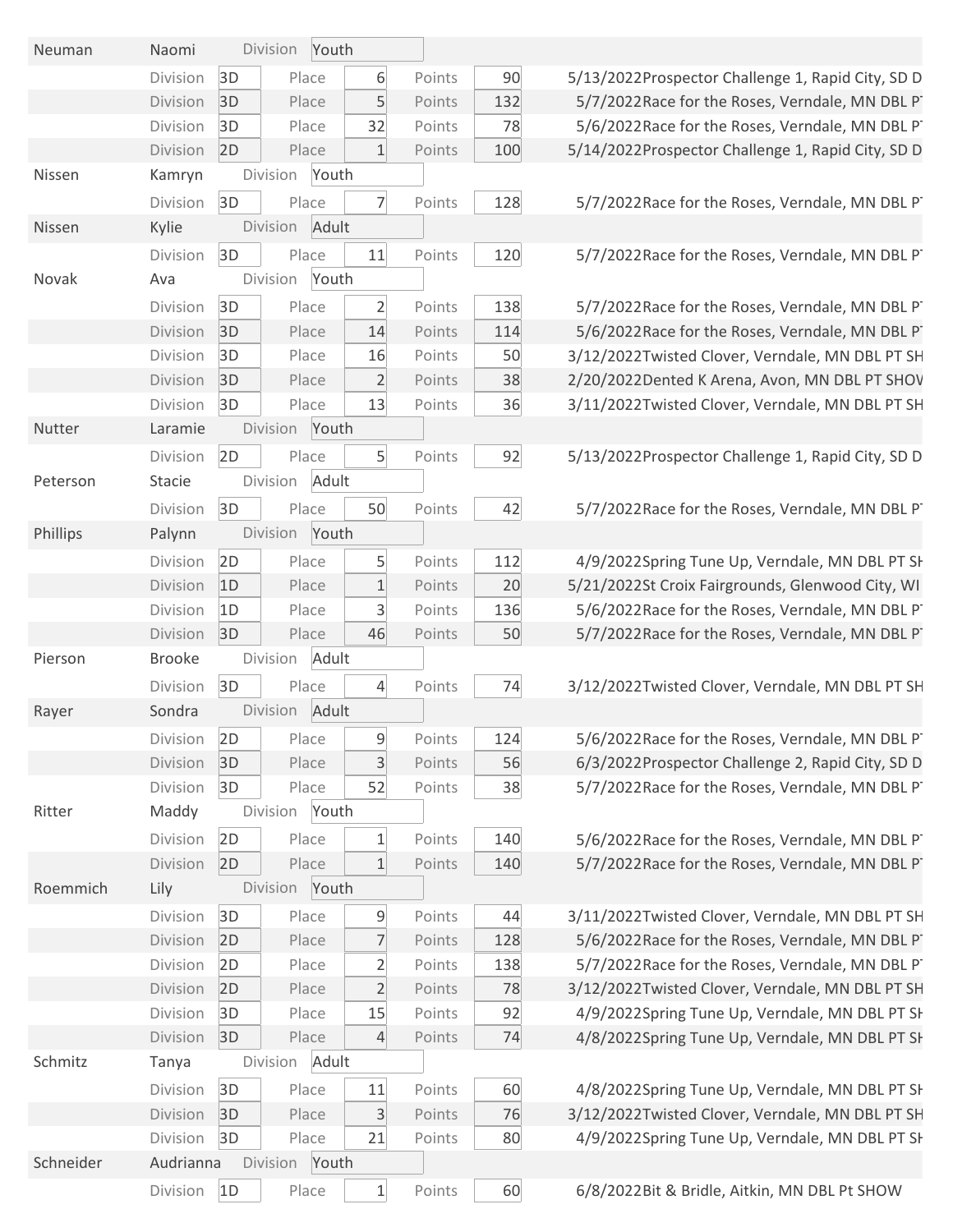| BL PT SH                         |
|----------------------------------|
| <b>T SHOW</b>                    |
| T SHOW                           |
| BL PT SH                         |
|                                  |
|                                  |
| T SHOW                           |
|                                  |
| T SHOW                           |
|                                  |
| T SHOW                           |
|                                  |
| <b>T SHOW</b>                    |
| IOW                              |
| $\mathsf{V}$                     |
| IOW                              |
|                                  |
| BL PT SH                         |
|                                  |
|                                  |
| T SHOW                           |
|                                  |
| $\mathsf{W}\mathsf{O}\mathsf{H}$ |
|                                  |
|                                  |
| T SHOW                           |
| <b>T SHOW</b>                    |
|                                  |
| IOW                              |
|                                  |
| T SHOW                           |
|                                  |
| BL PT SH                         |
| T SHOW                           |
|                                  |
| T SHOW                           |
| <b>T SHOW</b>                    |
|                                  |
|                                  |
| IOW                              |
| <b>T SHOW</b>                    |
| T SHOW                           |
| <b>NOI</b>                       |
| $\sf WOF$                        |
|                                  |
| WOF                              |
|                                  |
| WOF                              |
| <b>NOI</b>                       |
| $\sf WOF$                        |
|                                  |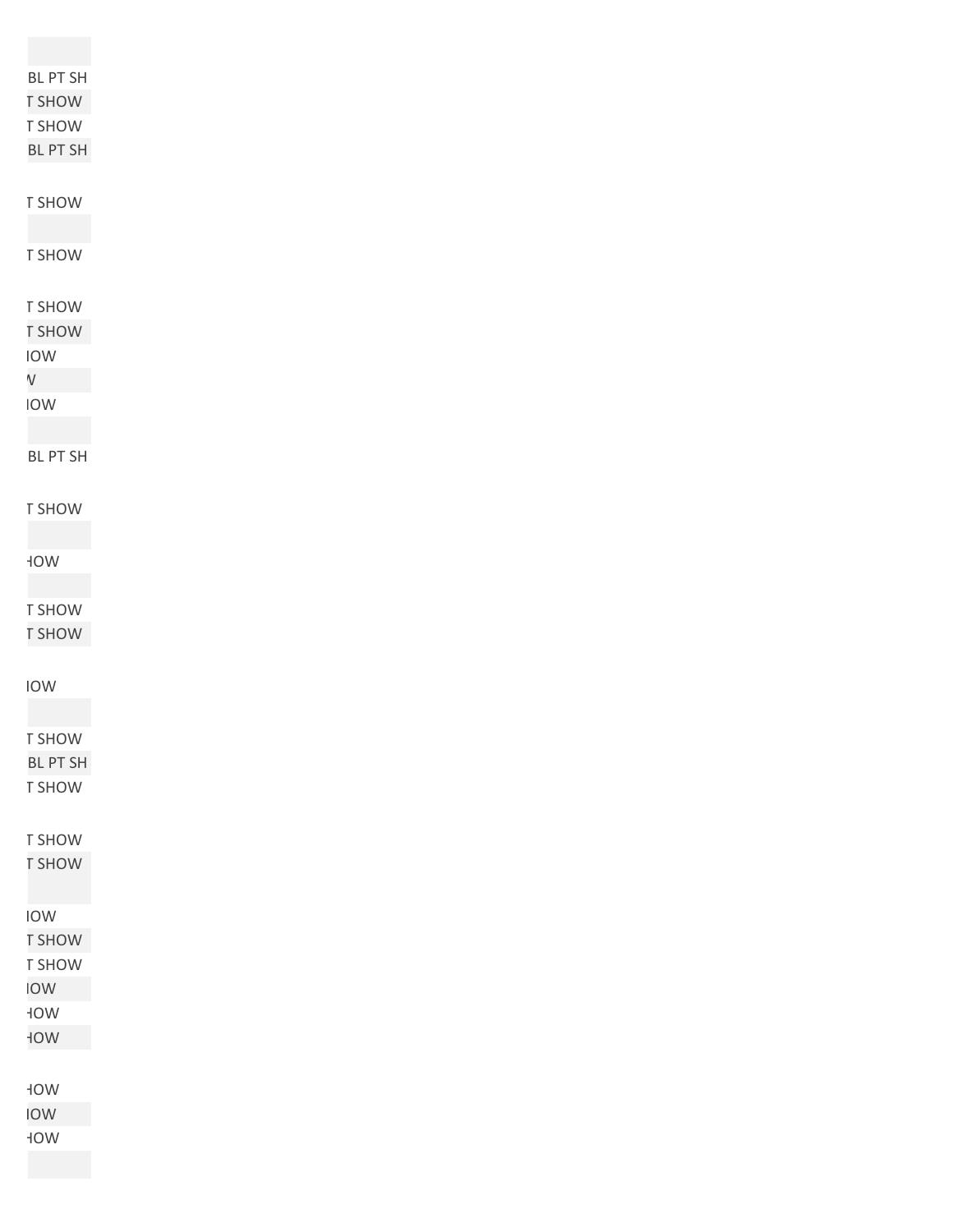| Schroeder  | Sydni         |    | Division<br>Adult |                |        |                |
|------------|---------------|----|-------------------|----------------|--------|----------------|
|            | Division      | 1D | Place             | $\mathbf{1}$   | Points | 80             |
|            | Division      | 3D | Place             | 6              | Points | 5 <sub>C</sub> |
|            | Division      | 3D | Place             | 51             | Points | 4 <sub>C</sub> |
|            | Division      | 3D | Place             | 15             | Points | 112            |
| Schubert   | <b>Brooke</b> |    | Adult<br>Division |                |        |                |
|            | Division      | 3D | Place             | 22             | Points | 78             |
|            | Division      | 2D | Place             | $\mathbf{1}$   | Points | 8C             |
|            | Division      | 3D | Place             | 24             | Points | 94             |
|            | Division      | 3D | Place             | 40             | Points | 62             |
| Seeger     | Ava           |    | Division<br>Youth |                |        |                |
|            | Division      | 3D | Place             | 3              | Points | 4              |
|            | Division      | 3D | Place             | 43             | Points | 56             |
| Seifermann | <b>Breana</b> |    | Adult<br>Division |                |        |                |
|            | Division      | 3D | Place             | 26             | Points | 90             |
|            | Division      | 1D | Place             | $\mathbf{1}$   | Points | 120            |
|            | Division      | 1D | Place             | $\mathbf{1}$   | Points | 3 <sub>C</sub> |
|            | Division      | 1D | Place             | $\mathbf 1$    | Points | 3 <sub>C</sub> |
|            | Division      | 1D | Place             | $\overline{2}$ | Points | 138            |
|            | Division      | 1D | Place             | $\mathbf 1$    | Points | 140            |
|            | Division      | 1D | Place             | $\mathbf 1$    | Points | 4 <sub>C</sub> |
|            | Division      | 1D | Place             | $\overline{3}$ | Points | 36             |
|            | Division      | 1D | Place             | 1              | Points | 4 <sub>C</sub> |
| Shepersky  | Adyn          |    | Division<br>Youth |                |        |                |
|            | Division      | 3D | Place             | 19             | Points | 44             |
|            | Division      | 3D | Place             | $\overline{7}$ | Points | 48             |
|            | Division      | 3D | Place             | 13             | Points | 18             |
|            | Division      | 3D | Place             | 12             | Points | $\mathsf{C}$   |
|            | Division      | 3D | Place             | 34             | Points | 74             |
|            | Division      | 3D | Place             | 10             | Points | 62             |
|            | Division      | 3D | Place             | 8              | Points | 126            |
|            | Division      | 3D | Place             | 17             | Points | 88             |
| Swegarden  | Jayda         |    | Adult<br>Division |                |        |                |
|            | Division      | 2D | Place             | $\mathbf{1}$   | Points | 20             |
| Thomas     | Kaylie        |    | Division<br>Youth |                |        |                |
|            | Division      | 2D | Place             | 9              | Points | 24             |
| Twardowski | Shelby        |    | Division<br>Youth |                |        |                |
|            | Division      | 2D | Place             | $\overline{2}$ | Points | 1 <sup>c</sup> |
|            | Division      | 3D | Place             | $\overline{3}$ | Points | 8              |
| Vandergon  | LuAnn         |    | Adult<br>Division |                |        |                |
|            | Division      | 3D | Place             | 25             | Points | 92             |
|            | Division      | 2D | Place             | $\mathbf{1}$   | Points | 3 <sup>C</sup> |
| Vanderport | Holly         |    | Adult<br>Division |                |        |                |
|            |               |    |                   | 22             | Points |                |
|            | Division      | 3D | Place             |                |        | 38             |
| Welsh      | Akeelah       |    | Division<br>Youth |                |        |                |

3/12/2022Twisted Clover, Verndale, MN DBL PT SH 3/11/2022Twisted Clover, Verndale, MN DBL PT SH 5/7/2022 Race for the Roses, Verndale, MN DBL PT 5/6/2022Race for the Roses, Verndale, MN DBL PT

4/9/2022Spring Tune Up, Verndale, MN DBL PT SH 4/8/2022Spring Tune Up, Verndale, MN DBL PT SH 5/6/2022Race for the Roses, Verndale, MN DBL PT 5/7/2022Race for the Roses, Verndale, MN DBL PT

2/20/2022Dented K Arena, Avon, MN DBL PT SHOV 5/7/2022Race for the Roses, Verndale, MN DBL PT

5/7/2022Race for the Roses, MN DBL PT SHOW 2rd 4/9/2022Spring Tune Up, Verndale, MN DBL PT SH 6/5/2022 Wright Saddle Club, Maple Lake, MN 5/22/2022Maple Lake, MN

5/6/2022Race for the Roses, Verndale, MN DBL PT 5/7/2022Race for the Roses, Verndale, MN DBL PT 2/6/2022Dented K Arena, Avon, MN DBL PT SHOV 2/20/2022Dented K Arena, Avon, MN DBL PT SHOV 3/6/2022Dented K Arena, Avon, MN DBL PT SHOV

3/12/2022Twisted Clover, Verndale, MN DBL PT SH 3/11/2022Twisted Clover, Verndale, MN DBL PT SH 6/5/2022Double S Arena, Detroit Lakes, MN

5/28/2022Double S Arena, Detroit Lakes, MN 5/6/2022Race for the Roses, Verndale, MN DBL PT 4/8/2022Spring Tune Up, Verndale, MN DBL PT SH 5/7/2022Race for the Roses, Verndale, MN DBL PT 4/9/2022Spring Tune Up, Verndale, MN DBL PT SH

6/5/2022Double S Arena, Detroit Lakes, MN

6/12/2022KC Arena, Saginaw, MN

5/21/2022Double F Arena, Hinckley, MN 5/20/2022Double F Arena, Hinckley, MN

5/7/2022Race for the Roses, Verndale, MN DBL PT 6/5/2022 Wright Saddle Club, Maple Lake, MN

3/12/2022Twisted Clover, Verndale, MN DBL PT SH

5/6/2022Race for the Roses, Verndale, MN DBL PT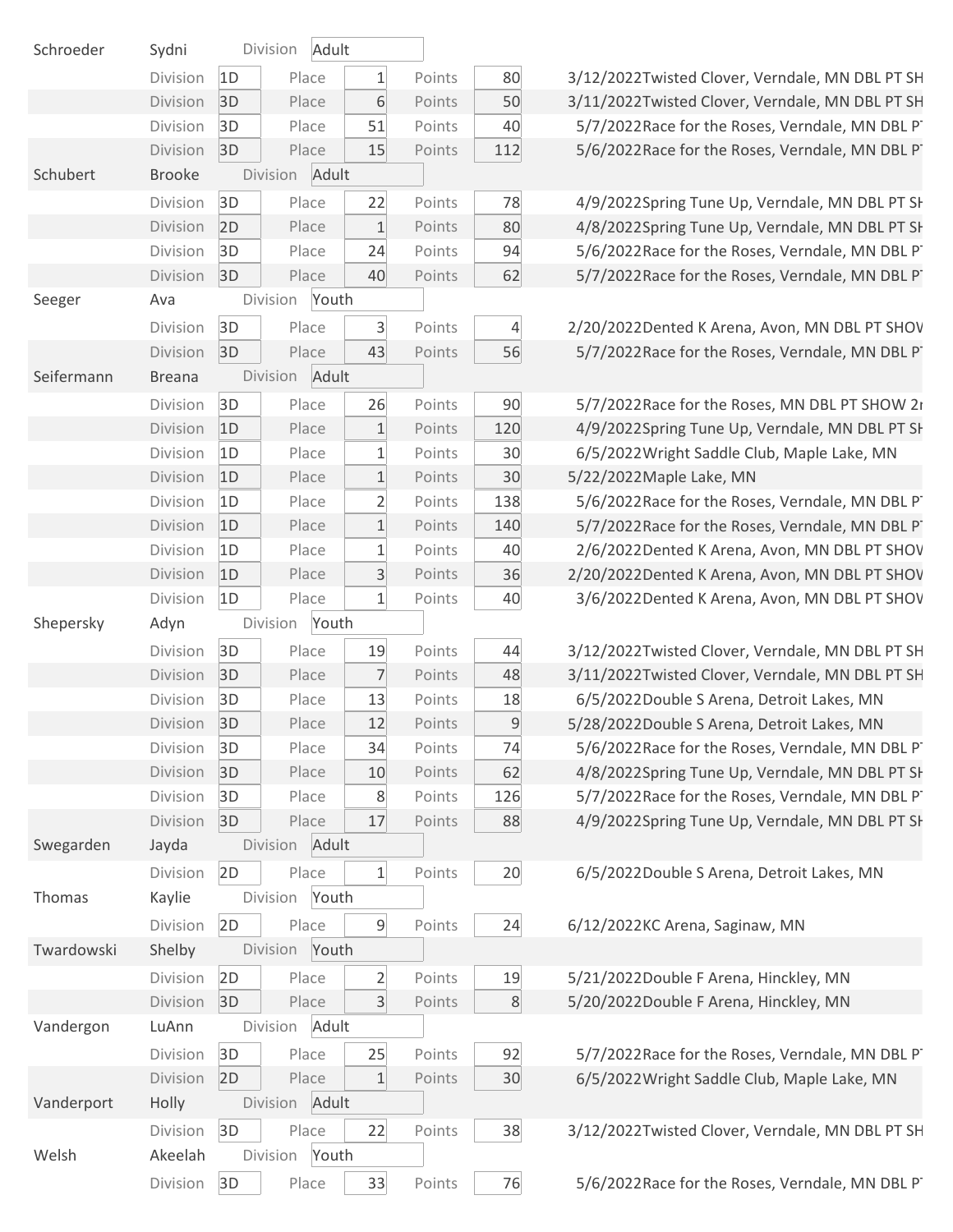## Towist Clove IOW

T SHOW

**T SHOW** 

**NOW** 

WOF

T SHOW

**T SHOW** 

Dented K Arena, Avon, MN DBL PT SHOW

**T SHOW** 

าd Horse

WOF

T SHOW **T SHOW** 

Dented K Arena, Avon, MN DBL PT SHOW

 $\mathsf{V}$ 

 $\mathsf{V}$ 

**TOW** 

**TOW** 

T SHOW WOF T SHOW WOF

T SHOW

**TOW** 

T SHOW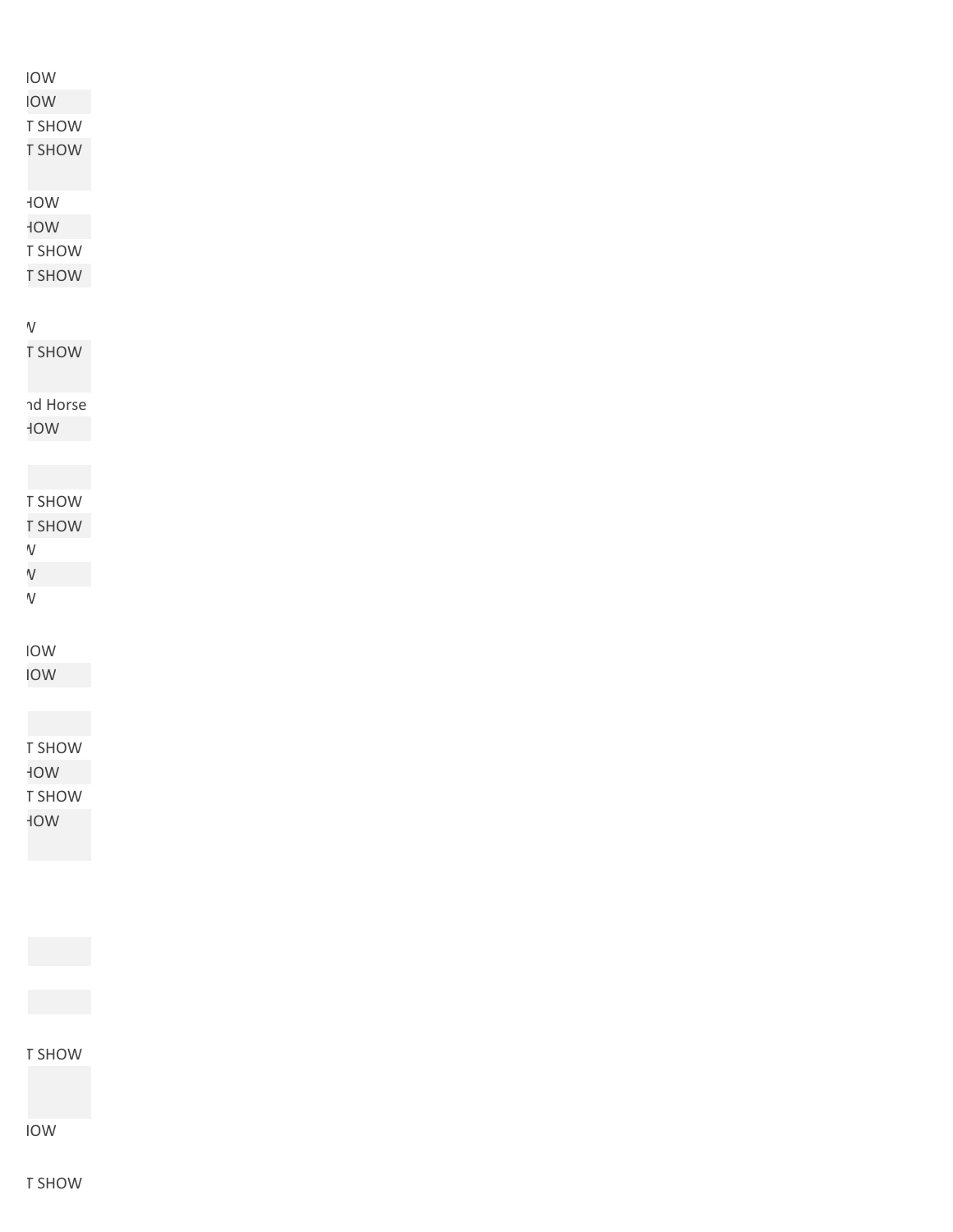|         | Division        | 3D | Place             | 28             | Points | 66  |
|---------|-----------------|----|-------------------|----------------|--------|-----|
|         | Division        | 3D | Place             | 48             | Points | 46  |
|         | Division        | 1D | Place             | $\overline{2}$ | Points | 38  |
|         | Division        | 2D | Place             | $\mathbf{1}$   | Points | 40  |
|         | Division        | 3D | Place             | 12             | Points | 58  |
| Wheeler | Rein            |    | Youth<br>Division |                |        |     |
|         | Division        | 2D | Place             | 6              | Points | 130 |
|         | <b>Division</b> | 2D | Place             | 5              | Points | 132 |
| Wilson  | <b>Beth</b>     |    | Adult<br>Division |                |        |     |
|         | Division        | 3D | Place             | 4              | Points | 17  |
|         | Division        | 3D | Place             | 22             | Points | 98  |
|         | Division        | 3D | Place             | 29             | Points | 84  |
| Young   | Emma            |    | Division<br>Adult |                |        |     |
|         | Division        | 2D | Place             | 9              | Points | 124 |
|         | <b>Division</b> | 2D | Place             | 3              | Points | 76  |
|         | Division        | 3D | Place             | 10             | Points | 42  |
|         | Division        | 3D | Place             | 14             | Points | 54  |
|         | Division        | 3D | Place             | 26             | Points | 70  |

4/9/2022Spring Tune Up, Verndale, MN DBL PT SH 5/7/2022Race for the Roses, Verndale, MN DBL PT 1/9/2022Dented K Arena, Avon, MN DBL PT SHOV 2/20/2022Dented K Arena, Avon, MN DBL PT SHOV 3/12/2022Twisted Clover, Verndale, MN DBL PT SH

5/7/2022Race for the Roses, Verndale, MN DBL PT 5/6/2022Race for the Roses, Verndale, MN DBL PT

5/27/2022Little Falls, MN

5/7/2022Race for the Roses, Verndale, MN DBL PT 5/6/2022Race for the Roses, Verndale, MN DBL PT

5/7/2022Race for the Roses, Verndale, MN DBL PT 3/12/2022Twisted Clover, Verndale, MN DBL PT SH 3/11/2022Twisted Clover, Verndale, MN DBL PT SH 4/8/2022Spring Tune Up, Verndale, MN DBL PT SH 4/9/2022Spring Tune Up, Verndale, MN DBL PT SH